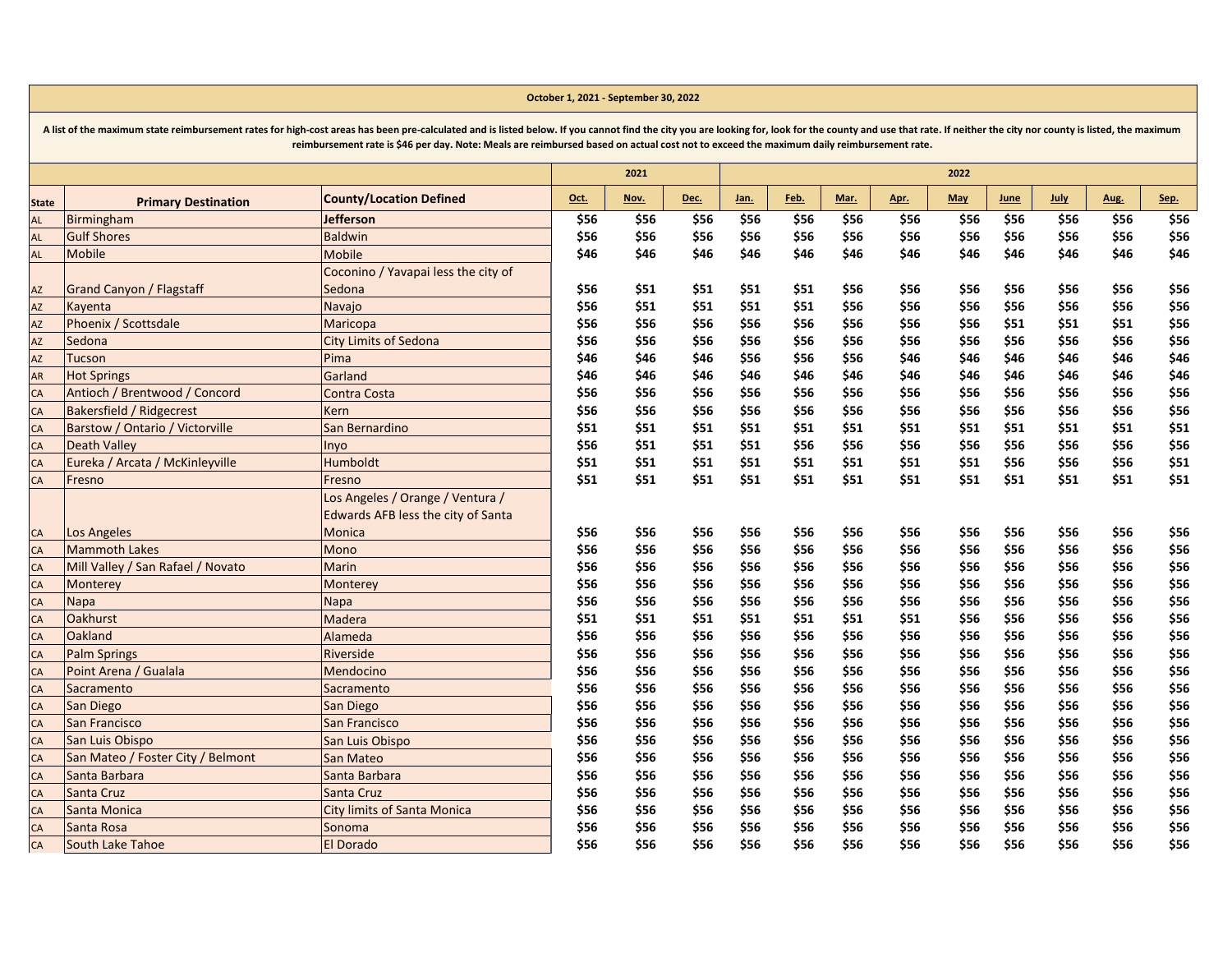|                | reimbursement rate is 546 per day. Note: Meals are reimbursed based on actual cost not to exceed the maximum daily reimbursement rate. |                                           |      |      |      |      |      |      |      |      |      |             |      |      |
|----------------|----------------------------------------------------------------------------------------------------------------------------------------|-------------------------------------------|------|------|------|------|------|------|------|------|------|-------------|------|------|
|                |                                                                                                                                        |                                           |      | 2021 |      |      |      |      |      | 2022 |      |             |      |      |
| <b>State</b>   | <b>Primary Destination</b>                                                                                                             | <b>County/Location Defined</b>            | Oct. | Nov. | Dec. | Jan. | Feb. | Mar. | Apr. | May  | June | <b>July</b> | Aug. | Sep. |
| CA             | Stockton                                                                                                                               | San Joaquin                               | \$56 | \$56 | \$56 | \$56 | \$56 | \$56 | \$56 | \$56 | \$56 | \$56        | \$56 | \$56 |
| CA             | Sunnyvale / Palo Alto / San Jose                                                                                                       | Santa Clara                               | \$56 | \$56 | \$56 | \$56 | \$56 | \$56 | \$56 | \$56 | \$56 | \$56        | \$56 | \$56 |
| CA             | <b>Tahoe City</b>                                                                                                                      | Placer                                    | \$56 | \$56 | \$56 | \$56 | \$56 | \$56 | \$56 | \$56 | \$56 | \$56        | \$56 | \$56 |
| CA             | <b>Truckee</b>                                                                                                                         | Nevada                                    | \$56 | \$56 | \$56 | \$56 | \$56 | \$56 | \$56 | \$56 | \$56 | \$56        | \$56 | \$56 |
| CA             | <b>Visalia</b>                                                                                                                         | <b>Tulare</b>                             | \$56 | \$56 | \$56 | \$56 | \$56 | \$56 | \$56 | \$56 | \$56 | \$56        | \$56 | \$56 |
| CA             | West Sacramento / Davis                                                                                                                | Yolo                                      | \$56 | \$56 | \$56 | \$56 | \$56 | \$56 | \$56 | \$56 | \$56 | \$56        | \$56 | \$56 |
| CA             | <b>Yosemite National Park</b>                                                                                                          | Mariposa                                  | \$56 | \$56 | \$56 | \$56 | \$56 | \$56 | \$56 | \$56 | \$56 | \$56        | \$56 | \$56 |
| CO             | Aspen                                                                                                                                  | Pitkin                                    | \$56 | \$56 | \$56 | \$56 | \$56 | \$56 | \$56 | \$56 | \$56 | \$56        | \$56 | \$56 |
| $\overline{c}$ | Boulder / Broomfield                                                                                                                   | Boulder / Broomfield                      | \$56 | \$56 | \$56 | \$56 | \$56 | \$56 | \$56 | \$56 | \$56 | \$56        | \$56 | \$56 |
| $\overline{c}$ | <b>Colorado Springs</b>                                                                                                                | El Paso                                   | \$56 | \$56 | \$56 | \$56 | \$56 | \$56 | \$56 | \$56 | \$56 | \$56        | \$56 | \$56 |
| $\overline{c}$ | Cortez                                                                                                                                 | Montezuma                                 | \$46 | \$46 | \$46 | \$46 | \$46 | \$46 | \$46 | \$46 | \$56 | \$56        | \$56 | \$56 |
| $\overline{c}$ | Crested Butte / Gunnison                                                                                                               | Gunnison                                  | \$56 | \$56 | \$56 | \$56 | \$56 | \$56 | \$56 | \$56 | \$56 | \$56        | \$56 | \$56 |
| CO             | Denver / Aurora                                                                                                                        | Denver / Adams / Arapahoe / Jefferson     | \$56 | \$56 | \$56 | \$56 | \$56 | \$56 | \$56 | \$56 | \$56 | \$56        | \$56 | \$56 |
| CO             | <b>Douglas</b>                                                                                                                         | <b>Douglas</b>                            | \$56 | \$56 | \$56 | \$56 | \$56 | \$56 | \$56 | \$56 | \$56 | \$56        | \$56 | \$56 |
| CO             | <b>Durango</b>                                                                                                                         | La Plata                                  | \$51 | \$51 | \$51 | \$51 | \$51 | \$51 | \$51 | \$51 | \$56 | \$56        | \$56 | \$56 |
| $\overline{c}$ | Fort Collins / Loveland                                                                                                                | Larimer                                   | \$56 | \$56 | \$56 | \$56 | \$56 | \$56 | \$56 | \$56 | \$56 | \$56        | \$56 | \$56 |
| CO             | <b>Grand Lake</b>                                                                                                                      | Grand                                     | \$56 | \$56 | \$56 | \$56 | \$56 | \$56 | \$56 | \$56 | \$56 | \$56        | \$56 | \$56 |
| $\overline{c}$ | Montrose                                                                                                                               | Montrose                                  | \$51 | \$51 | \$51 | \$51 | \$51 | \$51 | \$51 | \$51 | \$56 | \$56        | \$56 | \$51 |
| $\overline{c}$ | Silverthorne / Breckenridge                                                                                                            | Summit                                    | \$56 | \$56 | \$56 | \$56 | \$56 | \$56 | \$56 | \$56 | \$56 | \$56        | \$56 | \$56 |
| $\overline{c}$ | <b>Steamboat Springs</b>                                                                                                               | Routt                                     | \$56 | \$56 | \$56 | \$56 | \$56 | \$56 | \$51 | \$51 | \$56 | \$56        | \$56 | \$56 |
| CO             | <b>Telluride</b>                                                                                                                       | San Miguel                                | \$56 | \$56 | \$56 | \$56 | \$56 | \$56 | \$56 | \$56 | \$56 | \$56        | \$56 | \$56 |
| $\overline{c}$ | Vail                                                                                                                                   | Eagle                                     | \$56 | \$56 | \$56 | \$56 | \$56 | \$56 | \$56 | \$56 | \$56 | \$56        | \$56 | \$56 |
| <b>CT</b>      | <b>Bridgeport / Danbury</b>                                                                                                            | Fairfield                                 | \$56 | \$56 | \$56 | \$56 | \$56 | \$56 | \$56 | \$56 | \$56 | \$56        | \$56 | \$56 |
| <b>CT</b>      | Cromwell / Old Saybrook                                                                                                                | <b>Middlesex</b>                          | \$46 | \$46 | \$46 | \$46 | \$46 | \$46 | \$46 | \$46 | \$46 | \$46        | \$46 | \$46 |
| <b>CT</b>      | <b>Hartford</b>                                                                                                                        | Hartford                                  | \$56 | \$56 | \$56 | \$56 | \$56 | \$56 | \$56 | \$56 | \$56 | \$56        | \$56 | \$56 |
| <b>CT</b>      | <b>New Haven</b>                                                                                                                       | <b>New Haven</b>                          | \$56 | \$56 | \$56 | \$56 | \$56 | \$56 | \$56 | \$56 | \$56 | \$56        | \$56 | \$56 |
| <b>CT</b>      | New London / Groton                                                                                                                    | <b>New London</b>                         | \$51 | \$51 | \$51 | \$51 | \$51 | \$51 | \$51 | \$51 | \$51 | \$51        | \$51 | \$51 |
| DE             | Lewes                                                                                                                                  | <b>Sussex</b>                             | \$46 | \$46 | \$46 | \$46 | \$46 | \$46 | \$46 | \$56 | \$56 | \$56        | \$56 | \$46 |
| DE             | Wilmington                                                                                                                             | <b>New Castle</b>                         | \$56 | \$56 | \$56 | \$56 | \$56 | \$56 | \$56 | \$56 | \$56 | \$56        | \$56 | \$56 |
|                |                                                                                                                                        | Washington DC (also the cities of         |      |      |      |      |      |      |      |      |      |             |      |      |
|                |                                                                                                                                        | Alexandria, Falls Church and Fairfax, and |      |      |      |      |      |      |      |      |      |             |      |      |
|                |                                                                                                                                        | the counties of Arlington and Fairfax, in |      |      |      |      |      |      |      |      |      |             |      |      |
| <b>DC</b>      |                                                                                                                                        | Virginia; and the counties of             |      |      |      |      |      |      |      |      |      |             |      |      |
|                |                                                                                                                                        | Montgomery and Prince George's in         |      |      |      |      |      |      |      |      |      |             |      |      |
|                | <b>District of Columbia</b>                                                                                                            | Maryland)                                 | \$56 | \$56 | \$56 | \$56 | \$56 | \$56 | \$56 | \$56 | \$56 | \$56        | \$56 | \$56 |
| FL.            | Boca Raton / Delray Beach / Jupiter                                                                                                    | Palm Beach / Hendry                       | \$56 | \$56 | \$56 | \$56 | \$56 | \$56 | \$56 | \$56 | \$56 | \$56        | \$56 | \$56 |
|                |                                                                                                                                        |                                           |      |      |      |      |      |      |      |      |      |             |      |      |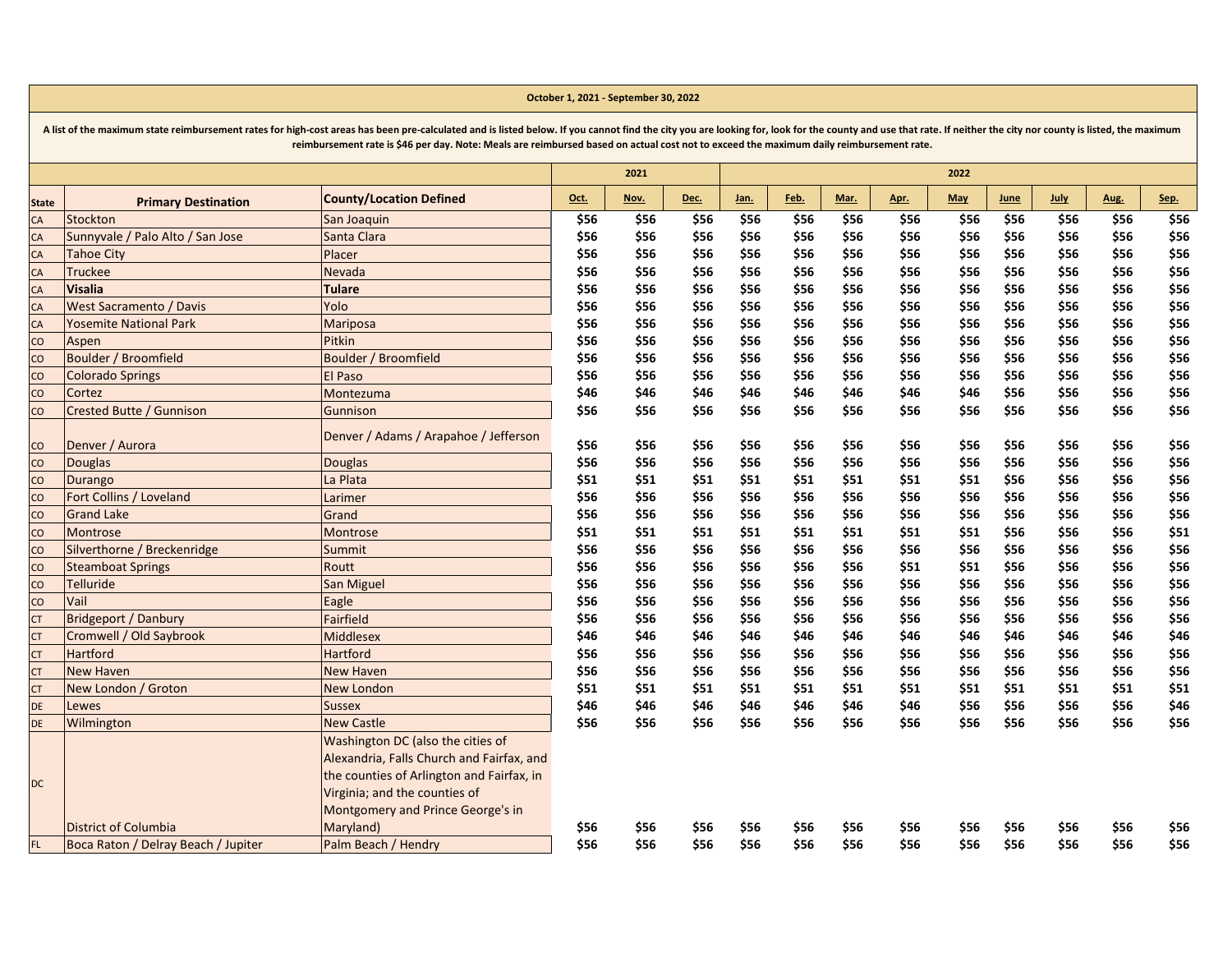|              |                                              | reimbursement rate is \$46 per day. Note: Meals are reimbursed based on actual cost not to exceed the maximum daily reimbursement rate. |      |      |      |      |      |      |      |      |      |             |      |      |
|--------------|----------------------------------------------|-----------------------------------------------------------------------------------------------------------------------------------------|------|------|------|------|------|------|------|------|------|-------------|------|------|
|              |                                              |                                                                                                                                         |      | 2021 |      |      |      |      |      | 2022 |      |             |      |      |
| <b>State</b> | <b>Primary Destination</b>                   | <b>County/Location Defined</b>                                                                                                          | Oct. | Nov. | Dec. | Jan. | Feb. | Mar. | Apr. | May  | June | <b>July</b> | Aug. | Sep. |
| FL.          | <b>Bradenton</b>                             | Manatee                                                                                                                                 | \$46 | \$46 | \$51 | \$51 | \$56 | \$56 | \$46 | \$46 | \$46 | \$46        | \$46 | \$46 |
| FL.          | Cocoa Beach                                  | <b>Brevard</b>                                                                                                                          | \$56 | \$56 | \$56 | \$56 | \$56 | \$56 | \$56 | \$56 | \$56 | \$56        | \$56 | \$56 |
| FL.          | Daytona Beach                                | Volusia                                                                                                                                 | \$51 | \$51 | \$51 | \$51 | \$56 | \$56 | \$56 | \$56 | \$56 | \$56        | \$51 | \$51 |
| FL.          | <b>Fort Lauderdale</b>                       | <b>Broward</b>                                                                                                                          | \$56 | \$56 | \$56 | \$56 | \$56 | \$56 | \$56 | \$56 | \$56 | \$56        | \$56 | \$56 |
| FL.          | <b>Fort Myers</b>                            | Lee                                                                                                                                     | \$56 | \$56 | \$56 | \$56 | \$56 | \$56 | \$56 | \$56 | \$56 | \$56        | \$56 | \$56 |
| FL.          | Fort Walton Beach / De Funiak Springs        | Okaloosa / Walton                                                                                                                       | \$56 | \$51 | \$51 | \$51 | \$51 | \$56 | \$56 | \$56 | \$56 | \$56        | \$56 | \$56 |
| FL.          | <b>Gulf Breeze</b>                           | Santa Rosa                                                                                                                              | \$46 | \$46 | \$46 | \$46 | \$46 | \$56 | \$56 | \$56 | \$56 | \$56        | \$46 | \$46 |
| FL.          | <b>Key West</b>                              | Monroe                                                                                                                                  | \$56 | \$56 | \$56 | \$56 | \$56 | \$56 | \$56 | \$56 | \$56 | \$56        | \$56 | \$56 |
| FL.          | Miami                                        | Miami-Dade                                                                                                                              | \$56 | \$56 | \$56 | \$56 | \$56 | \$56 | \$56 | \$56 | \$56 | \$56        | \$56 | \$56 |
| FL.          | <b>Naples</b>                                | Collier                                                                                                                                 | \$56 | \$56 | \$56 | \$56 | \$56 | \$56 | \$56 | \$56 | \$56 | \$56        | \$56 | \$56 |
| FL.          | Orlando                                      | Orange                                                                                                                                  | \$56 | \$56 | \$56 | \$56 | \$56 | \$56 | \$56 | \$56 | \$56 | \$56        | \$56 | \$56 |
| FL.          | Panama City                                  | Bay                                                                                                                                     | \$56 | \$56 | \$56 | \$56 | \$56 | \$56 | \$56 | \$56 | \$56 | \$56        | \$56 | \$56 |
| FL.          | Pensacola                                    | Escambia                                                                                                                                | \$51 | \$51 | \$51 | \$51 | \$51 | \$56 | \$56 | \$56 | \$56 | \$56        | \$51 | \$51 |
| FL.          | Punta Gorda                                  | Charlotte                                                                                                                               | \$46 | \$46 | \$46 | \$46 | \$56 | \$56 | \$46 | \$46 | \$46 | \$46        | \$46 | \$46 |
| FL.          | Sarasota                                     | Sarasota                                                                                                                                | \$51 | \$51 | \$51 | \$51 | \$56 | \$56 | \$56 | \$51 | \$51 | \$51        | \$51 | \$51 |
| FL.          | Sebring                                      | <b>Highlands</b>                                                                                                                        | \$46 | \$46 | \$46 | \$46 | \$56 | \$56 | \$46 | \$46 | \$46 | \$46        | \$46 | \$46 |
| FL.          | St. Augustine                                | St. Johns                                                                                                                               | \$56 | \$56 | \$56 | \$56 | \$56 | \$56 | \$56 | \$56 | \$56 | \$56        | \$56 | \$56 |
| FL.          | <b>Stuart</b>                                | Martin                                                                                                                                  | \$56 | \$56 | \$56 | \$56 | \$56 | \$56 | \$56 | \$56 | \$56 | \$56        | \$56 | \$56 |
| FL.          | Tallahassee                                  | Leon                                                                                                                                    | \$51 | \$51 | \$51 | \$56 | \$56 | \$56 | \$51 | \$51 | \$51 | \$51        | \$51 | \$51 |
| FL.          | Tampa / St. Petersburg                       | Pinellas / Hillsborough                                                                                                                 | \$56 | \$56 | \$56 | \$56 | \$56 | \$56 | \$56 | \$56 | \$56 | \$56        | \$56 | \$56 |
| FL.          | <b>Vero Beach</b>                            | <b>Indian River</b>                                                                                                                     | \$56 | \$56 | \$56 | \$56 | \$56 | \$56 | \$56 | \$56 | \$56 | \$56        | \$56 | \$56 |
| GA           | Athens                                       | Clarke                                                                                                                                  | \$51 | \$51 | \$51 | \$51 | \$51 | \$51 | \$51 | \$51 | \$51 | \$51        | \$51 | \$51 |
| GA           | Atlanta                                      | Fulton / Dekalb                                                                                                                         | \$56 | \$56 | \$56 | \$56 | \$56 | \$56 | \$56 | \$56 | \$56 | \$56        | \$56 | \$56 |
| GA           | Augusta                                      | Richmond                                                                                                                                | \$51 | \$51 | \$51 | \$51 | \$51 | \$51 | \$51 | \$51 | \$51 | \$51        | \$51 | \$51 |
| GA           | Jekyll Island / Brunswick                    | Glynn                                                                                                                                   | \$56 | \$56 | \$56 | \$56 | \$56 | \$56 | \$56 | \$56 | \$56 | \$56        | \$56 | \$56 |
| GA           | Marietta                                     | Cobb                                                                                                                                    | \$56 | \$56 | \$56 | \$56 | \$56 | \$56 | \$56 | \$56 | \$56 | \$56        | \$56 | \$56 |
| GA           | Savannah                                     | Chatham                                                                                                                                 | \$56 | \$56 | \$56 | \$56 | \$56 | \$56 | \$56 | \$56 | \$56 | \$56        | \$56 | \$56 |
| ID.          | <b>Boise</b>                                 | Ada                                                                                                                                     | \$56 | \$56 | \$56 | \$56 | \$56 | \$56 | \$56 | \$56 | \$56 | \$56        | \$56 | \$56 |
| ID           | Coeur d'Alene                                | Kootenai                                                                                                                                | \$46 | \$46 | \$46 | \$46 | \$46 | \$46 | \$46 | \$46 | \$56 | \$56        | \$56 | \$46 |
| ID.          | Sun Valley / Ketchum                         | <b>Blaine / Elmore</b>                                                                                                                  | \$56 | \$56 | \$56 | \$56 | \$56 | \$56 | \$56 | \$56 | \$56 | \$56        | \$56 | \$56 |
| IL.          | Bolingbrook / Romeoville / Lemont            | Will                                                                                                                                    | \$51 | \$51 | \$51 | \$51 | \$51 | \$51 | \$51 | \$51 | \$51 | \$51        | \$51 | \$51 |
| IL.          | Chicago                                      | Cook / Lake                                                                                                                             | \$56 | \$56 | \$56 | \$56 | \$56 | \$56 | \$56 | \$56 | \$56 | \$56        | \$56 | \$56 |
| IL.          | East St. Louis / O'Fallon / Fairview Heights | St. Clair                                                                                                                               | \$56 | \$56 | \$56 | \$56 | \$56 | \$56 | \$56 | \$56 | \$56 | \$56        | \$56 | \$56 |
| IL.          | <b>Oak Brook Terrace</b>                     | <b>Dupage</b>                                                                                                                           | \$51 | \$51 | \$51 | \$51 | \$51 | \$51 | \$51 | \$51 | \$51 | \$51        | \$51 | \$51 |
| IN           | Bloomington                                  | Monroe                                                                                                                                  | \$46 | \$46 | \$46 | \$46 | \$46 | \$46 | \$46 | \$51 | \$51 | \$51        | \$51 | \$46 |
| IN           | Ft. Wayne                                    | Allen                                                                                                                                   | \$51 | \$51 | \$51 | \$51 | \$51 | \$51 | \$51 | \$51 | \$51 | \$51        | \$51 | \$51 |
| IN           | Hammond / Munster / Merrillville             | Lake                                                                                                                                    | \$51 | \$51 | \$51 | \$51 | \$51 | \$51 | \$51 | \$51 | \$51 | \$51        | \$51 | \$51 |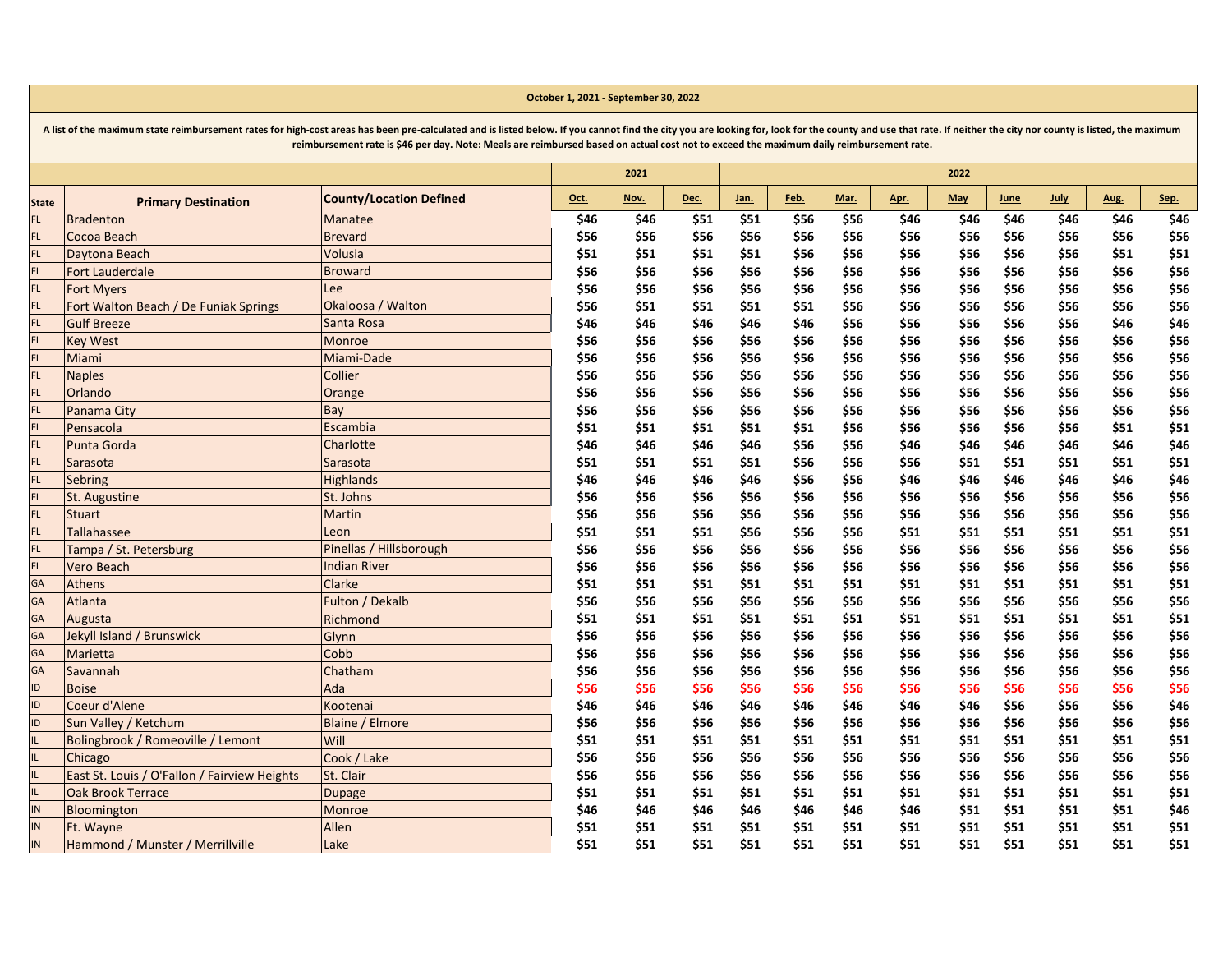|              | reimbursement rate is \$46 per day. Note: Meals are reimbursed based on actual cost not to exceed the maximum daily reimbursement rate. |                                                                                                                             |      |      |      |      |      |      |      |            |      |             |      |      |
|--------------|-----------------------------------------------------------------------------------------------------------------------------------------|-----------------------------------------------------------------------------------------------------------------------------|------|------|------|------|------|------|------|------------|------|-------------|------|------|
|              |                                                                                                                                         |                                                                                                                             |      | 2021 |      |      |      |      |      | 2022       |      |             |      |      |
| <b>State</b> | <b>Primary Destination</b>                                                                                                              | <b>County/Location Defined</b>                                                                                              | Oct. | Nov. | Dec. | Jan. | Feb. | Mar. | Apr. | <b>May</b> | June | <b>July</b> | Aug. | Sep. |
| IN.          | Indianapolis / Carmel                                                                                                                   | Marion / Hamilton                                                                                                           | \$56 | \$56 | \$56 | \$56 | \$56 | \$56 | \$56 | \$56       | \$56 | \$56        | \$56 | \$56 |
| IN           | Lafayette / West Lafayette                                                                                                              | Tippecanoe                                                                                                                  | \$46 | \$46 | \$46 | \$46 | \$46 | \$46 | \$46 | \$46       | \$46 | \$46        | \$56 | \$56 |
| IA           | <b>Dallas</b>                                                                                                                           | <b>Dallas</b>                                                                                                               | \$51 | \$51 | \$51 | \$56 | \$56 | \$56 | \$56 | \$56       | \$56 | \$56        | \$56 | \$51 |
| IA           | <b>Des Moines</b>                                                                                                                       | Polk                                                                                                                        | \$51 | \$51 | \$51 | \$51 | \$51 | \$51 | \$51 | \$51       | \$51 | \$51        | \$51 | \$51 |
| <b>KS</b>    | Kansas City / Overland Park                                                                                                             | Wyandotte / Johnson / Leavenworth                                                                                           | \$56 | \$56 | \$56 | \$56 | \$56 | \$56 | \$56 | \$56       | \$56 | \$56        | \$56 | \$56 |
| <b>KS</b>    | Wichita                                                                                                                                 | Sedgwick                                                                                                                    | \$51 | \$51 | \$51 | \$51 | \$51 | \$51 | \$51 | \$51       | \$51 | \$51        | \$51 | \$51 |
| KY           | <b>Boone</b>                                                                                                                            | <b>Boone</b>                                                                                                                | \$51 | \$51 | \$51 | \$51 | \$51 | \$51 | \$51 | \$51       | \$51 | \$51        | \$51 | \$51 |
| KY           | Kenton                                                                                                                                  | Kenton                                                                                                                      | \$56 | \$56 | \$56 | \$56 | \$56 | \$56 | \$56 | \$56       | \$56 | \$56        | \$56 | \$56 |
| KY           | Lexington                                                                                                                               | Fayette                                                                                                                     | \$51 | \$51 | \$51 | \$51 | \$51 | \$51 | \$51 | \$51       | \$51 | \$51        | \$51 | \$51 |
| KY           | Louisville                                                                                                                              | Jefferson                                                                                                                   | \$56 | \$51 | \$51 | \$51 | \$56 | \$56 | \$56 | \$56       | \$56 | \$56        | \$56 | \$56 |
| LA           | Alexandria / Leesville / Natchitoches                                                                                                   | Allen / Jefferson Davis / Natchitoches /<br>Rapides / Vernon Parishes                                                       | \$46 | \$46 | \$46 | \$46 | \$46 | \$46 | \$46 | \$46       | \$46 | \$46        | \$46 | \$46 |
| LA           | <b>Baton Rouge</b>                                                                                                                      | East Baton Rouge Parish                                                                                                     | \$51 | \$51 | \$51 | \$51 | \$51 | \$51 | \$51 | \$51       | \$51 | \$51        | \$51 | \$51 |
| LA           | <b>New Orleans</b>                                                                                                                      | <b>Orleans / Jefferson Parishes</b>                                                                                         | \$56 | \$56 | \$56 | \$56 | \$56 | \$56 | \$56 | \$56       | \$56 | \$56        | \$56 | \$56 |
| <b>ME</b>    | <b>Bar Harbor / Rockport</b>                                                                                                            | Hancock / Knox                                                                                                              | \$56 | \$56 | \$56 | \$56 | \$56 | \$56 | \$56 | \$56       | \$56 | \$56        | \$56 | \$56 |
| <b>ME</b>    | Kennebunk / Kittery / Sanford                                                                                                           | York                                                                                                                        | \$56 | \$51 | \$51 | \$51 | \$51 | \$51 | \$51 | \$51       | \$51 | \$56        | \$56 | \$56 |
| <b>ME</b>    | Portland                                                                                                                                | <b>Cumberland / Sagadahoc</b>                                                                                               | \$56 | \$51 | \$51 | \$51 | \$51 | \$51 | \$51 | \$51       | \$51 | \$56        | \$56 | \$56 |
| <b>MD</b>    | Aberdeen / Bel Air / Belcamp                                                                                                            | <b>Harford</b>                                                                                                              | \$51 | \$51 | \$51 | \$51 | \$51 | \$51 | \$51 | \$51       | \$51 | \$51        | \$51 | \$51 |
| <b>MD</b>    | <b>Annapolis</b>                                                                                                                        | <b>Anne Arundel</b>                                                                                                         | \$56 | \$51 | \$51 | \$51 | \$51 | \$51 | \$51 | \$56       | \$56 | \$56        | \$56 | \$56 |
| <b>MD</b>    | <b>Baltimore City</b>                                                                                                                   | <b>Baltimore City</b>                                                                                                       | \$56 | \$56 | \$56 | \$56 | \$56 | \$56 | \$56 | \$56       | \$56 | \$56        | \$56 | \$56 |
| <b>MD</b>    | <b>Baltimore County</b>                                                                                                                 | <b>Baltimore</b>                                                                                                            | \$51 | \$51 | \$51 | \$51 | \$51 | \$51 | \$51 | \$51       | \$51 | \$51        | \$51 | \$51 |
| <b>MD</b>    | Cambridge / St. Michaels                                                                                                                | Dorchester / Talbot                                                                                                         | \$56 | \$56 | \$56 | \$56 | \$56 | \$56 | \$56 | \$56       | \$56 | \$56        | \$56 | \$56 |
| <b>MD</b>    | Centreville                                                                                                                             | Queen Anne                                                                                                                  | \$56 | \$56 | \$56 | \$56 | \$56 | \$56 | \$56 | \$56       | \$56 | \$56        | \$56 | \$56 |
| <b>MD</b>    | Columbia                                                                                                                                | Howard                                                                                                                      | \$51 | \$51 | \$51 | \$51 | \$51 | \$51 | \$51 | \$51       | \$51 | \$51        | \$51 | \$51 |
|              |                                                                                                                                         | Washington DC (also the cities of<br>Alexandria, Falls Church and Fairfax, and<br>the counties of Arlington and Fairfax, in |      |      |      |      |      |      |      |            |      |             |      |      |
| <b>MD</b>    |                                                                                                                                         | Virginia; and the counties of<br>Montgomery and Prince George's in                                                          |      |      |      |      |      |      |      |            |      |             |      |      |
|              | <b>District of Columbia</b>                                                                                                             | Maryland)                                                                                                                   | \$56 | \$56 | \$56 | \$56 | \$56 | \$56 | \$56 | \$56       | \$56 | \$56        | \$56 | \$56 |
| <b>MD</b>    | Frederick                                                                                                                               | Frederick                                                                                                                   | \$46 | \$46 | \$46 | \$46 | \$46 | \$46 | \$46 | \$46       | \$46 | \$46        | \$46 | \$46 |
| <b>MD</b>    | <b>Ocean City</b>                                                                                                                       | Worcester                                                                                                                   | \$51 | \$51 | \$51 | \$51 | \$51 | \$51 | \$51 | \$51       | \$51 | \$56        | \$56 | \$51 |
| <b>MA</b>    | Andover                                                                                                                                 | <b>Essex</b>                                                                                                                | \$56 | \$56 | \$56 | \$56 | \$56 | \$56 | \$56 | \$56       | \$56 | \$56        | \$56 | \$56 |
| MA           | <b>Boston / Cambridge</b>                                                                                                               | Suffolk, city of Cambridge                                                                                                  | \$56 | \$56 | \$56 | \$56 | \$56 | \$56 | \$56 | \$56       | \$56 | \$56        | \$56 | \$56 |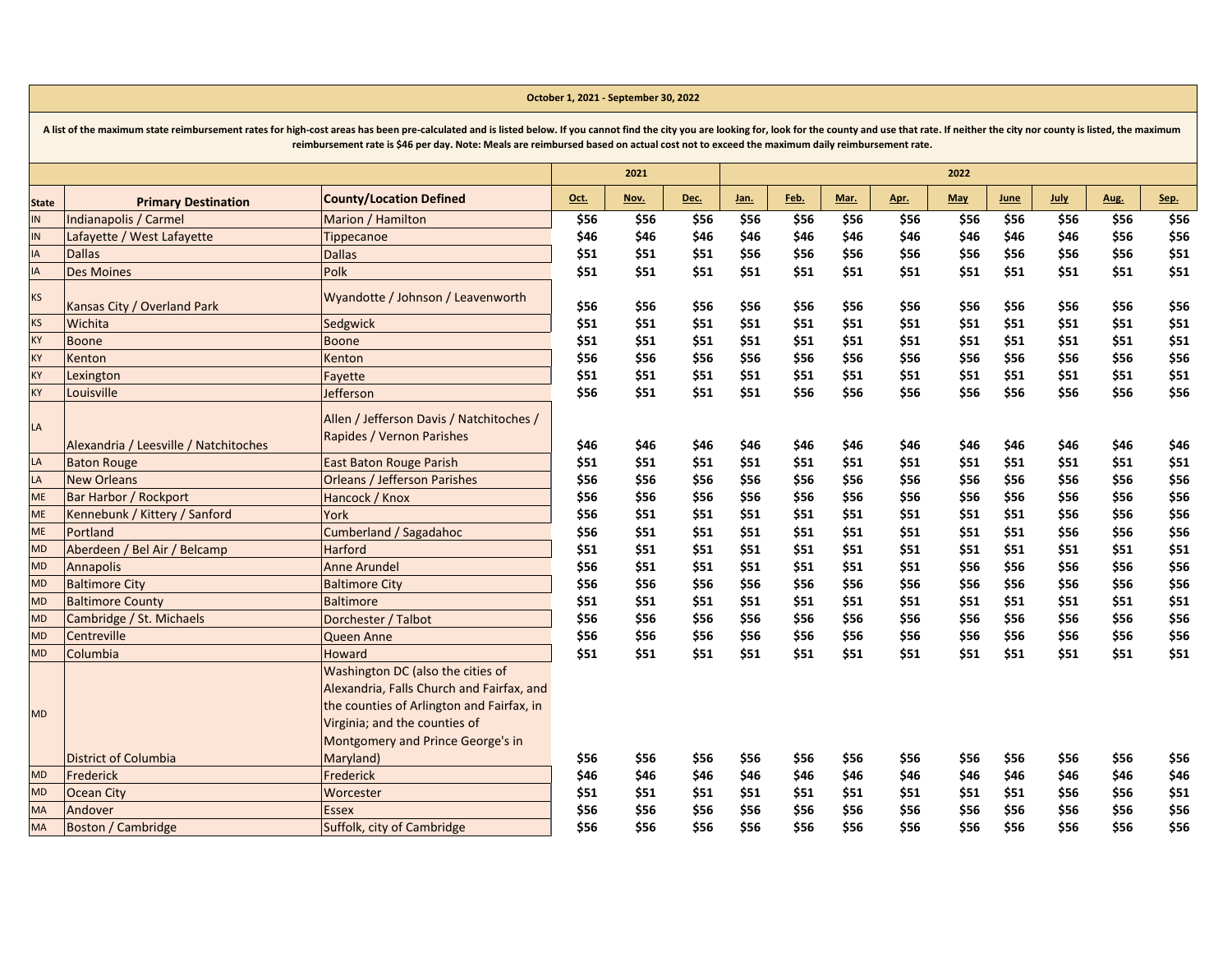|              |                                      |                                          |      | 2021 |      |      |      |      |      | 2022       |      |             |      |      |
|--------------|--------------------------------------|------------------------------------------|------|------|------|------|------|------|------|------------|------|-------------|------|------|
| <b>State</b> | <b>Primary Destination</b>           | <b>County/Location Defined</b>           | Oct. | Nov. | Dec. | Jan. | Feb. | Mar. | Apr. | <b>May</b> | June | <b>July</b> | Aug. | Sep. |
| MA           | <b>Burlington / Woburn</b>           | Middlesex less the city of Cambridge     | \$56 | \$56 | \$56 | \$56 | \$56 | \$56 | \$56 | \$56       | \$56 | \$56        | \$56 | \$56 |
| <b>MA</b>    | Falmouth                             | <b>City limits of Falmouth</b>           | \$56 | \$56 | \$56 | \$56 | \$56 | \$56 | \$56 | \$56       | \$56 | \$56        | \$56 | \$56 |
| <b>MA</b>    | <b>Hyannis</b>                       | Barnstable less the city of Falmouth     | \$56 | \$56 | \$56 | \$56 | \$56 | \$56 | \$56 | \$56       | \$56 | \$56        | \$56 | \$56 |
| MA           | Martha's Vineyard                    | <b>Dukes</b>                             | \$56 | \$56 | \$56 | \$56 | \$56 | \$56 | \$56 | \$56       | \$56 | \$56        | \$56 | \$56 |
| MA           | Nantucket                            | Nantucket                                | \$56 | \$56 | \$56 | \$56 | \$56 | \$56 | \$56 | \$56       | \$56 | \$56        | \$56 | \$56 |
| MA           | Northampton                          | Hampshire                                | \$56 | \$56 | \$56 | \$56 | \$56 | \$56 | \$56 | \$56       | \$56 | \$56        | \$56 | \$56 |
| <b>MA</b>    | Pittsfield                           | <b>Berkshire</b>                         | \$56 | \$56 | \$56 | \$56 | \$56 | \$56 | \$56 | \$56       | \$56 | \$56        | \$56 | \$56 |
| <b>MA</b>    | Plymouth / Taunton / New Bedford     | Plymouth / Bristol                       | \$56 | \$56 | \$56 | \$56 | \$56 | \$56 | \$56 | \$56       | \$56 | \$56        | \$56 | \$56 |
| <b>MA</b>    | Quincy                               | <b>Norfolk</b>                           | \$56 | \$56 | \$56 | \$56 | \$56 | \$56 | \$56 | \$56       | \$56 | \$56        | \$56 | \$56 |
| MA           | Springfield                          | Hampden                                  | \$51 | \$51 | \$51 | \$51 | \$51 | \$51 | \$51 | \$51       | \$51 | \$51        | \$51 | \$51 |
| <b>MA</b>    | Worcester                            | Worcester                                | \$56 | \$56 | \$56 | \$56 | \$56 | \$56 | \$56 | \$56       | \$56 | \$56        | \$56 | \$56 |
| MI           | Ann Arbor                            | Washtenaw                                | \$56 | \$56 | \$56 | \$56 | \$56 | \$56 | \$56 | \$56       | \$56 | \$56        | \$56 | \$56 |
| MI           | Detroit                              | Wayne                                    | \$56 | \$56 | \$56 | \$56 | \$56 | \$56 | \$56 | \$56       | \$56 | \$56        | \$56 | \$56 |
| MI           | <b>East Lansing / Lansing</b>        | Ingham / Eaton                           | \$51 | \$51 | \$51 | \$51 | \$51 | \$51 | \$51 | \$51       | \$51 | \$51        | \$51 | \$51 |
| MI           | <b>Grand Rapids</b>                  | Kent                                     | \$51 | \$51 | \$51 | \$51 | \$51 | \$51 | \$51 | \$51       | \$51 | \$51        | \$51 | \$51 |
| MI           | Holland                              | Ottawa                                   | \$56 | \$56 | \$56 | \$56 | \$56 | \$56 | \$56 | \$56       | \$56 | \$56        | \$56 | \$56 |
| MI           | Kalamazoo / Battle Creek             | Kalamazoo / Calhoun                      | \$51 | \$51 | \$51 | \$51 | \$51 | \$51 | \$51 | \$51       | \$51 | \$51        | \$51 | \$51 |
| MI           | <b>Mackinac Island</b>               | <b>Mackinac</b>                          | \$51 | \$51 | \$51 | \$51 | \$51 | \$51 | \$51 | \$51       | \$51 | \$56        | \$56 | \$51 |
| MI           | Midland                              | Midland                                  | \$51 | \$51 | \$51 | \$51 | \$51 | \$51 | \$51 | \$51       | \$51 | \$51        | \$51 | \$51 |
| MI           | Muskegon                             | Muskegon                                 | \$46 | \$46 | \$46 | \$46 | \$46 | \$46 | \$46 | \$46       | \$56 | \$56        | \$56 | \$46 |
| MI           | Petoskev                             | Emmet                                    | \$51 | \$51 | \$51 | \$51 | \$51 | \$51 | \$51 | \$51       | \$51 | \$56        | \$56 | \$51 |
| MI           | Pontiac / Auburn Hills               | Oakland                                  | \$56 | \$56 | \$56 | \$56 | \$56 | \$56 | \$56 | \$56       | \$56 | \$56        | \$56 | \$56 |
| MI           | South Haven                          | Van Buren                                | \$46 | \$46 | \$46 | \$46 | \$46 | \$46 | \$46 | \$46       | \$51 | \$51        | \$51 | \$46 |
| MI           | <b>Traverse City</b>                 | <b>Grand Traverse</b>                    | \$51 | \$51 | \$51 | \$51 | \$51 | \$51 | \$51 | \$51       | \$51 | \$56        | \$56 | \$51 |
| <b>MN</b>    | <b>Duluth</b>                        | St. Louis                                | \$56 | \$56 | \$56 | \$56 | \$56 | \$56 | \$56 | \$56       | \$56 | \$56        | \$56 | \$56 |
| <b>MN</b>    | Eagan / Burnsville / Mendota Heights | <b>Dakota</b>                            | \$51 | \$51 | \$51 | \$51 | \$51 | \$51 | \$51 | \$51       | \$51 | \$51        | \$51 | \$51 |
| <b>MN</b>    | Minneapolis / St. Paul               | Hennepin / Ramsey                        | \$56 | \$56 | \$56 | \$56 | \$56 | \$56 | \$56 | \$56       | \$56 | \$56        | \$56 | \$56 |
| <b>MN</b>    | Rochester                            | Olmsted                                  | \$56 | \$56 | \$56 | \$56 | \$56 | \$56 | \$56 | \$56       | \$56 | \$56        | \$56 | \$56 |
| <b>MS</b>    | Oxford                               | Lafayette                                | \$46 | \$46 | \$46 | \$46 | \$46 | \$46 | \$46 | \$46       | \$46 | \$46        | \$46 | \$46 |
| <b>MS</b>    | Southaven                            | Desoto                                   | \$51 | \$51 | \$51 | \$51 | \$51 | \$51 | \$51 | \$51       | \$51 | \$51        | \$51 | \$51 |
| <b>MS</b>    | <b>Starkville</b>                    | Oktibbeha                                | \$51 | \$51 | \$51 | \$51 | \$51 | \$51 | \$51 | \$51       | \$51 | \$51        | \$51 | \$51 |
| <b>MO</b>    | <b>Kansas City</b>                   | Jackson / Clay / Cass / Platte           | \$56 | \$56 | \$56 | \$56 | \$56 | \$56 | \$56 | \$56       | \$56 | \$56        | \$56 | \$56 |
| <b>MO</b>    | St. Louis                            | St. Louis / St. Louis City / St. Charles | \$56 | \$56 | \$56 | \$56 | \$56 | \$56 | \$56 | \$56       | \$56 | \$56        | \$56 | \$56 |
| MT           | Big Sky / West Yellowstone/Gardiner  | Gallatin/Park                            | \$56 | \$56 | \$56 | \$56 | \$56 | \$56 | \$56 | \$56       | \$56 | \$56        | \$56 | \$56 |
| MT           | Helena                               | <b>Lewis and Clark</b>                   | \$51 | \$51 | \$51 | \$51 | \$51 | \$51 | \$51 | \$51       | \$51 | \$51        | \$51 | \$51 |
| MT           | Kalispell/Whitefish                  | Flathead                                 | \$46 | \$46 | \$46 | \$46 | \$46 | \$46 | \$46 | \$46       | \$46 | \$56        | \$56 | \$46 |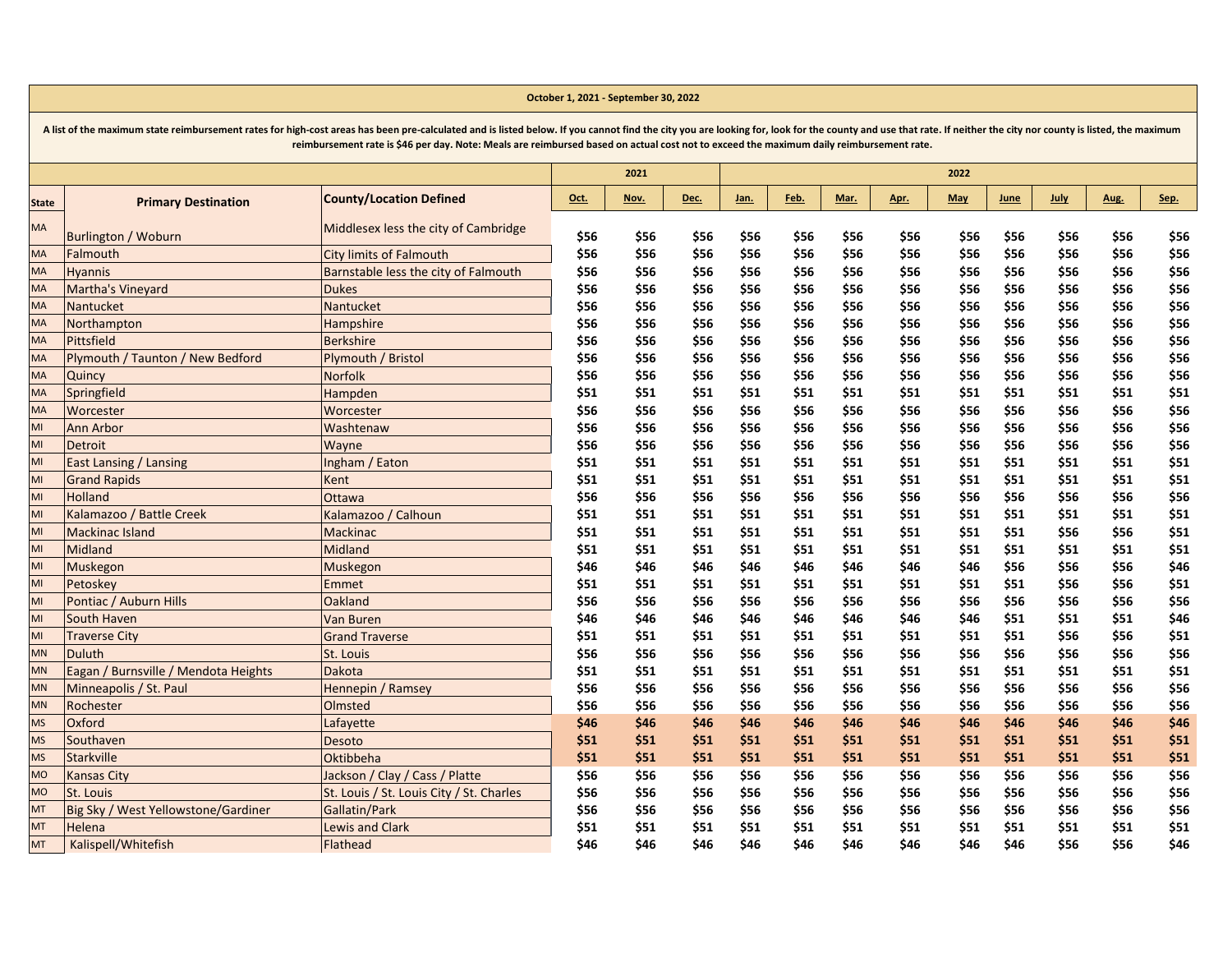|              | reimbursement rate is 546 per day. Note: Meals are reimbursed based on actual cost not to exceed the maximum daily reimbursement rate. |                                     |      |      |      |      |      |      |      |            |      |      |      |      |
|--------------|----------------------------------------------------------------------------------------------------------------------------------------|-------------------------------------|------|------|------|------|------|------|------|------------|------|------|------|------|
|              |                                                                                                                                        |                                     |      | 2021 |      |      |      |      |      | 2022       |      |      |      |      |
| <b>State</b> | <b>Primary Destination</b>                                                                                                             | <b>County/Location Defined</b>      | Oct. | Nov. | Dec. | Jan. | Feb. | Mar. | Apr. | <b>May</b> | June | July | Aug. | Sep. |
| <b>MT</b>    | Missoula                                                                                                                               | Missoula                            | \$51 | \$51 | \$51 | \$51 | \$51 | \$51 | \$51 | \$51       | \$56 | \$56 | \$56 | \$56 |
| <b>NE</b>    | Omaha                                                                                                                                  | Douglas                             | \$51 | \$51 | \$51 | \$51 | \$51 | \$51 | \$51 | \$51       | \$51 | \$51 | \$51 | \$51 |
| <b>NV</b>    | Incline Village / Reno / Sparks                                                                                                        | Washoe                              | \$51 | \$51 | \$51 | \$51 | \$51 | \$51 | \$51 | \$51       | \$51 | \$56 | \$56 | \$51 |
| <b>NV</b>    | Las Vegas                                                                                                                              | <b>Clark</b>                        | \$56 | \$56 | \$56 | \$56 | \$56 | \$56 | \$56 | \$56       | \$56 | \$56 | \$56 | \$56 |
| <b>NH</b>    | Concord                                                                                                                                | Merrimack                           | \$51 | \$51 | \$51 | \$51 | \$51 | \$51 | \$51 | \$51       | \$51 | \$51 | \$51 | \$51 |
| <b>NH</b>    | Conway                                                                                                                                 | Caroll                              | \$56 | \$56 | \$56 | \$56 | \$56 | \$56 | \$56 | \$56       | \$56 | \$56 | \$56 | \$56 |
| <b>NH</b>    | Durham                                                                                                                                 | Strafford                           | \$51 | \$51 | \$51 | \$51 | \$51 | \$51 | \$51 | \$51       | \$51 | \$56 | \$56 | \$51 |
| <b>NH</b>    | Laconia                                                                                                                                | <b>Belknap</b>                      | \$56 | \$56 | \$56 | \$56 | \$56 | \$56 | \$56 | \$56       | \$56 | \$56 | \$56 | \$56 |
| <b>NH</b>    | Lebanon / Lincoln / West Lebanon                                                                                                       | Grafton                             | \$56 | \$56 | \$56 | \$56 | \$56 | \$56 | \$56 | \$56       | \$56 | \$56 | \$56 | \$56 |
| <b>NH</b>    | Manchester                                                                                                                             | Hillsborough                        | \$56 | \$56 | \$56 | \$56 | \$56 | \$51 | \$51 | \$56       | \$56 | \$56 | \$56 | \$56 |
| <b>NH</b>    | Portsmouth                                                                                                                             | Rockingham                          | \$56 | \$51 | \$51 | \$51 | \$51 | \$51 | \$51 | \$51       | \$51 | \$56 | \$56 | \$56 |
| NJ           | Cherry Hill / Moorestown                                                                                                               | Camden / Burlington                 | \$51 | \$51 | \$51 | \$51 | \$51 | \$51 | \$51 | \$51       | \$51 | \$51 | \$51 | \$51 |
| <b>NJ</b>    | Eatontown / Freehold                                                                                                                   | Monmouth                            | \$56 | \$56 | \$56 | \$56 | \$56 | \$56 | \$56 | \$56       | \$56 | \$56 | \$56 | \$56 |
| <b>NJ</b>    | Edison / Piscataway                                                                                                                    | <b>Middlesex</b>                    | \$56 | \$56 | \$56 | \$56 | \$56 | \$56 | \$56 | \$56       | \$56 | \$56 | \$56 | \$56 |
| <b>NJ</b>    | Flemington                                                                                                                             | Hunterdon                           | \$56 | \$56 | \$56 | \$56 | \$56 | \$56 | \$56 | \$56       | \$56 | \$56 | \$56 | \$56 |
| NJ           | <b>Newark</b>                                                                                                                          | Essex / Bergen / Hudson / Passaic   | \$56 | \$56 | \$56 | \$56 | \$56 | \$56 | \$56 | \$56       | \$56 | \$56 | \$56 | \$56 |
| <b>NJ</b>    | Parsippany                                                                                                                             | <b>Morris</b>                       | \$56 | \$56 | \$56 | \$56 | \$56 | \$56 | \$56 | \$56       | \$56 | \$56 | \$56 | \$56 |
| NJ           | Princeton / Trenton                                                                                                                    | Mercer                              | \$56 | \$56 | \$56 | \$56 | \$56 | \$56 | \$56 | \$56       | \$56 | \$56 | \$56 | \$56 |
| <b>NJ</b>    | Somerset                                                                                                                               | Somerset                            | \$56 | \$56 | \$56 | \$56 | \$56 | \$56 | \$56 | \$56       | \$56 | \$56 | \$56 | \$56 |
| <b>NJ</b>    | Springfield / Cranford / New Providence                                                                                                | Union                               | \$56 | \$56 | \$56 | \$56 | \$56 | \$56 | \$56 | \$56       | \$56 | \$56 | \$56 | \$56 |
| <b>NJ</b>    | <b>Toms River</b>                                                                                                                      | Ocean                               | \$56 | \$56 | \$56 | \$56 | \$56 | \$56 | \$56 | \$56       | \$56 | \$56 | \$56 | \$56 |
| <b>NM</b>    | Albuquerque                                                                                                                            | <b>Bernalillo</b>                   | \$56 | \$56 | \$56 | \$56 | \$56 | \$56 | \$56 | \$56       | \$56 | \$56 | \$56 | \$56 |
| <b>NM</b>    | Carlsbad                                                                                                                               | Eddy                                | \$56 | \$56 | \$56 | \$56 | \$56 | \$56 | \$56 | \$56       | \$56 | \$56 | \$56 | \$56 |
| <b>NM</b>    | Santa Fe                                                                                                                               | Santa Fe                            | \$56 | \$56 | \$56 | \$51 | \$51 | \$56 | \$56 | \$56       | \$56 | \$56 | \$56 | \$56 |
| <b>NM</b>    | Taos                                                                                                                                   | Taos                                | \$51 | \$51 | \$51 | \$51 | \$51 | \$51 | \$51 | \$51       | \$51 | \$51 | \$51 | \$51 |
| <b>NY</b>    | Albany                                                                                                                                 | Albany                              | \$56 | \$56 | \$56 | \$56 | \$56 | \$56 | \$56 | \$56       | \$56 | \$56 | \$56 | \$56 |
| <b>NY</b>    | <b>Binghamton</b>                                                                                                                      | <b>Broome</b>                       | \$51 | \$51 | \$51 | \$51 | \$51 | \$51 | \$51 | \$51       | \$51 | \$51 | \$51 | \$51 |
| <b>NY</b>    | <b>Buffalo</b>                                                                                                                         | Erie                                | \$51 | \$51 | \$51 | \$51 | \$51 | \$51 | \$51 | \$51       | \$51 | \$51 | \$51 | \$51 |
| <b>NY</b>    | Floral Park / Garden City / Great Neck                                                                                                 | Nassau                              | \$56 | \$56 | \$56 | \$56 | \$56 | \$56 | \$56 | \$56       | \$56 | \$56 | \$56 | \$56 |
| <b>NY</b>    | <b>Glens Falls</b>                                                                                                                     | Warren                              | \$51 | \$51 | \$51 | \$51 | \$51 | \$51 | \$51 | \$51       | \$51 | \$56 | \$56 | \$51 |
| <b>NY</b>    | Ithaca                                                                                                                                 | Tompkins                            | \$56 | \$56 | \$51 | \$51 | \$56 | \$56 | \$56 | \$56       | \$56 | \$56 | \$56 | \$56 |
| <b>NY</b>    | Kingston                                                                                                                               | Ulster                              | \$56 | \$56 | \$56 | \$56 | \$56 | \$56 | \$56 | \$56       | \$56 | \$56 | \$56 | \$56 |
| <b>NY</b>    | Lake Placid                                                                                                                            | <b>Essex</b>                        | \$56 | \$56 | \$56 | \$56 | \$56 | \$56 | \$56 | \$56       | \$56 | \$56 | \$56 | \$56 |
| <b>NY</b>    |                                                                                                                                        | Bronx / Kings / New York / Queens / |      |      |      |      |      |      |      |            |      |      |      |      |
|              | <b>New York City</b>                                                                                                                   | Richmond                            | \$56 | \$56 | \$56 | \$56 | \$56 | \$56 | \$56 | \$56       | \$56 | \$56 | \$56 | \$56 |
| <b>NY</b>    | Niagara Falls                                                                                                                          | Niagara                             | \$51 | \$51 | \$51 | \$51 | \$51 | \$51 | \$51 | \$51       | \$56 | \$56 | \$56 | \$51 |
| <b>NY</b>    | Nyack / Palisades                                                                                                                      | Rockland                            | \$56 | \$56 | \$56 | \$56 | \$56 | \$56 | \$56 | \$56       | \$56 | \$56 | \$56 | \$56 |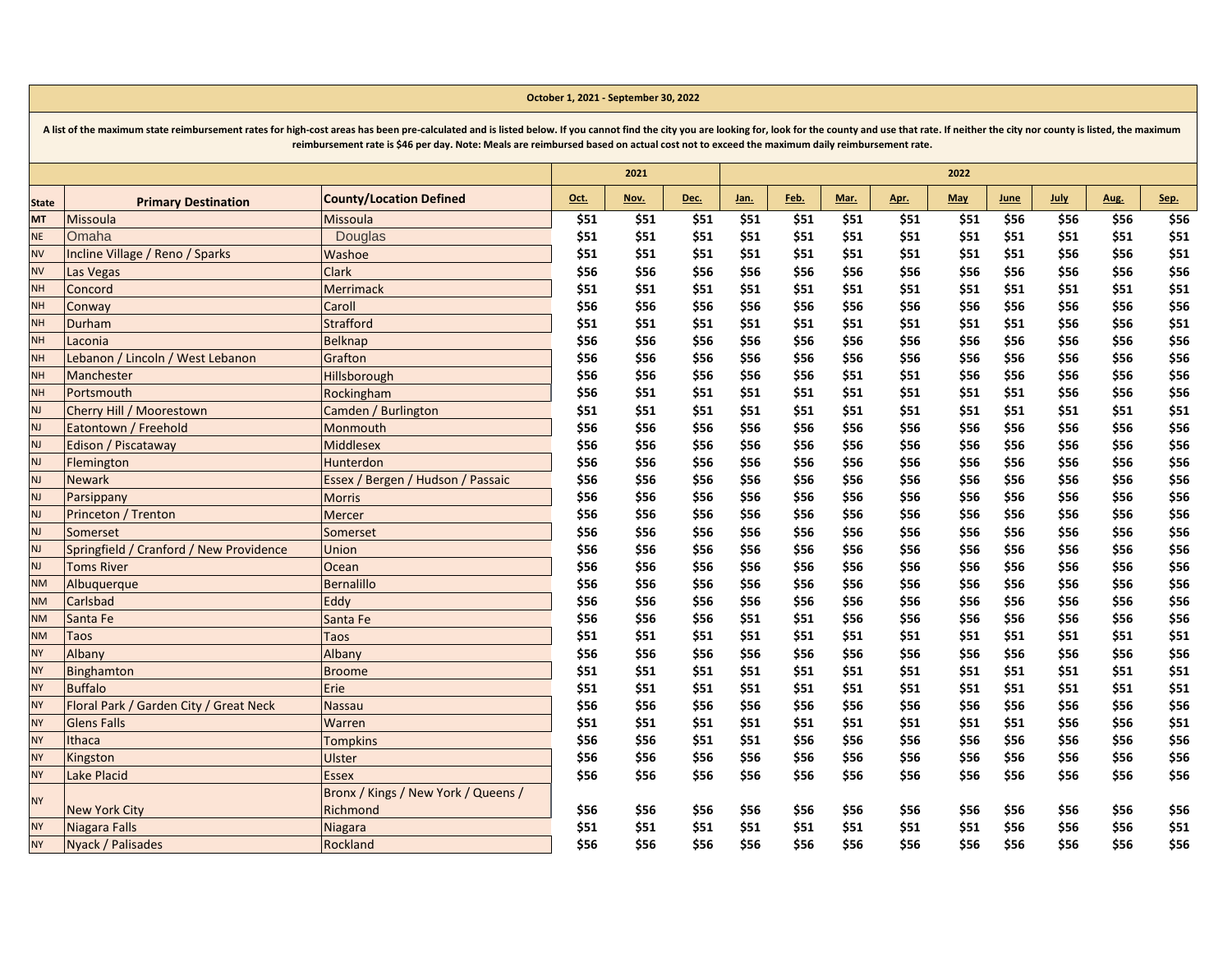|              |                                         | reimbursement rate is \$46 per day. Note: Meals are reimbursed based on actual cost not to exceed the maximum daily reimbursement rate. |      |      |      |      |      |      |             |            |      |             |      |      |
|--------------|-----------------------------------------|-----------------------------------------------------------------------------------------------------------------------------------------|------|------|------|------|------|------|-------------|------------|------|-------------|------|------|
|              |                                         |                                                                                                                                         |      | 2021 |      |      |      |      |             | 2022       |      |             |      |      |
| <b>State</b> | <b>Primary Destination</b>              | <b>County/Location Defined</b>                                                                                                          | Oct. | Nov. | Dec. | Jan. | Feb. | Mar. | <u>Apr.</u> | <b>May</b> | June | <b>July</b> | Aug. | Sep. |
| <b>NY</b>    | Poughkeepsie                            | <b>Dutchess</b>                                                                                                                         | \$51 | \$51 | \$51 | \$51 | \$51 | \$51 | \$51        | \$51       | \$51 | \$51        | \$51 | \$51 |
| <b>NY</b>    | Riverhead / Ronkonkoma / Melville       | <b>Suffolk</b>                                                                                                                          | \$56 | \$56 | \$56 | \$56 | \$56 | \$56 | \$56        | \$56       | \$56 | \$56        | \$56 | \$56 |
| <b>NY</b>    | Rochester                               | Monroe                                                                                                                                  | \$56 | \$56 | \$56 | \$56 | \$56 | \$56 | \$56        | \$56       | \$56 | \$56        | \$56 | \$56 |
| <b>NY</b>    | Saratoga Springs / Schenectady          | Saratoga / Schenectady                                                                                                                  | \$56 | \$56 | \$56 | \$56 | \$56 | \$56 | \$56        | \$56       | \$56 | \$56        | \$56 | \$56 |
| <b>NY</b>    | Syracuse / Oswego                       | Onondaga / Oswego                                                                                                                       | \$51 | \$51 | \$51 | \$51 | \$51 | \$51 | \$51        | \$51       | \$51 | \$51        | \$51 | \$51 |
| <b>NY</b>    | Tarrytown / White Plains / New Rochelle | Westchester                                                                                                                             | \$56 | \$56 | \$56 | \$56 | \$56 | \$56 | \$56        | \$56       | \$56 | \$56        | \$56 | \$56 |
| <b>NY</b>    | Troy                                    | Rensselaer                                                                                                                              | \$51 | \$51 | \$51 | \$51 | \$51 | \$51 | \$51        | \$51       | \$51 | \$51        | \$51 | \$51 |
| <b>NY</b>    | <b>West Point</b>                       | Orange                                                                                                                                  | \$51 | \$51 | \$51 | \$51 | \$51 | \$51 | \$51        | \$51       | \$51 | \$51        | \$51 | \$51 |
| <b>NC</b>    | Asheville                               | <b>Buncombe</b>                                                                                                                         | \$56 | \$56 | \$56 | \$46 | \$46 | \$46 | \$56        | \$56       | \$56 | \$56        | \$56 | \$56 |
| NC           | Atlantic Beach / Morehead City          | Carteret                                                                                                                                | \$46 | \$46 | \$46 | \$46 | \$46 | \$56 | \$56        | \$56       | \$56 | \$56        | \$56 | \$46 |
| <b>NC</b>    | <b>Chapel Hill</b>                      | Orange                                                                                                                                  | \$56 | \$56 | \$56 | \$56 | \$56 | \$56 | \$56        | \$56       | \$56 | \$56        | \$56 | \$56 |
| NC           | Charlotte                               | Mecklenburg                                                                                                                             | \$56 | \$56 | \$56 | \$56 | \$56 | \$56 | \$56        | \$56       | \$56 | \$56        | \$56 | \$56 |
| NC           | Durham                                  | Durham                                                                                                                                  | \$51 | \$51 | \$51 | \$51 | \$51 | \$51 | \$51        | \$51       | \$51 | \$51        | \$51 | \$51 |
| <b>NC</b>    | Fayetteville                            | Cumberland                                                                                                                              | \$51 | \$51 | \$51 | \$51 | \$51 | \$51 | \$51        | \$51       | \$51 | \$51        | \$51 | \$51 |
| NC           | Greensboro                              | Guilford                                                                                                                                | \$51 | \$51 | \$51 | \$51 | \$51 | \$51 | \$51        | \$51       | \$51 | \$51        | \$51 | \$51 |
| NC           | <b>Kill Devil Hills</b>                 | <b>Dare</b>                                                                                                                             | \$51 | \$51 | \$51 | \$51 | \$51 | \$51 | \$56        | \$56       | \$56 | \$56        | \$56 | \$56 |
| NC           | Raleigh                                 | Wake                                                                                                                                    | \$56 | \$56 | \$56 | \$56 | \$56 | \$56 | \$56        | \$56       | \$56 | \$56        | \$56 | \$56 |
| NC           | Wilmington                              | <b>New Hanover</b>                                                                                                                      | \$51 | \$51 | \$51 | \$51 | \$51 | \$51 | \$51        | \$51       | \$51 | \$51        | \$51 | \$51 |
| <b>ND</b>    | Williston                               | Williams / Mountrail / McKenzie                                                                                                         | \$46 | \$46 | \$46 | \$46 | \$46 | \$46 | \$46        | \$46       | \$46 | \$46        | \$46 | \$46 |
| OH           | Akron                                   | Summit                                                                                                                                  | \$46 | \$46 | \$46 | \$46 | \$46 | \$46 | \$46        | \$46       | \$46 | \$46        | \$46 | \$46 |
| OH           | Canton                                  | <b>Stark</b>                                                                                                                            | \$46 | \$46 | \$46 | \$46 | \$46 | \$46 | \$46        | \$46       | \$46 | \$51        | \$51 | \$46 |
| OH           | Cincinnati                              | Hamilton / Clermont                                                                                                                     | \$56 | \$56 | \$56 | \$56 | \$56 | \$56 | \$56        | \$56       | \$56 | \$56        | \$56 | \$56 |
| OH           | Cleveland                               | Cuyahoga                                                                                                                                | \$56 | \$56 | \$56 | \$56 | \$56 | \$56 | \$56        | \$56       | \$56 | \$56        | \$56 | \$56 |
| OH           | <b>Columbus</b>                         | Franklin                                                                                                                                | \$56 | \$56 | \$56 | \$56 | \$56 | \$56 | \$56        | \$56       | \$56 | \$56        | \$56 | \$56 |
| OH           | Dayton / Fairborn                       | <b>Greene / Montgomery</b>                                                                                                              | \$51 | \$51 | \$51 | \$51 | \$51 | \$51 | \$51        | \$51       | \$51 | \$51        | \$51 | \$51 |
| OH           | <b>Hamilton</b>                         | Butler / Warren                                                                                                                         | \$51 | \$51 | \$51 | \$51 | \$51 | \$51 | \$51        | \$51       | \$51 | \$51        | \$51 | \$51 |
| OH           | Mentor                                  | Lake                                                                                                                                    | \$46 | \$46 | \$46 | \$46 | \$46 | \$46 | \$46        | \$46       | \$46 | \$46        | \$46 | \$46 |
| OH           | Sandusky                                | Erie                                                                                                                                    | \$51 | \$51 | \$51 | \$51 | \$51 | \$56 | \$56        | \$56       | \$56 | \$56        | \$56 | \$51 |
| OH           | Wooster                                 | Wayne                                                                                                                                   | \$46 | \$46 | \$46 | \$46 | \$46 | \$46 | \$46        | \$46       | \$46 | \$46        | \$46 | \$46 |
| OK           | Oklahoma City                           | Oklahoma                                                                                                                                | \$51 | \$51 | \$51 | \$51 | \$51 | \$51 | \$51        | \$51       | \$51 | \$51        | \$51 | \$51 |
| OR           | <b>Beaverton</b>                        | Washington                                                                                                                              | \$56 | \$56 | \$56 | \$56 | \$56 | \$56 | \$56        | \$56       | \$56 | \$56        | \$56 | \$56 |
| OR           | <b>Bend</b>                             | <b>Deschutes</b>                                                                                                                        | \$51 | \$51 | \$51 | \$51 | \$51 | \$51 | \$51        | \$51       | \$56 | \$56        | \$56 | \$51 |
| OR           | <b>Clackamas</b>                        | <b>Clackamas</b>                                                                                                                        | \$51 | \$51 | \$51 | \$51 | \$51 | \$51 | \$51        | \$51       | \$56 | \$56        | \$56 | \$51 |
| OR           | Eugene / Florence                       | Lane                                                                                                                                    | \$51 | \$51 | \$51 | \$51 | \$51 | \$51 | \$51        | \$51       | \$51 | \$51        | \$51 | \$51 |
| OR           | Lincoln City                            | Lincoln                                                                                                                                 | \$56 | \$56 | \$56 | \$56 | \$56 | \$56 | \$56        | \$56       | \$56 | \$56        | \$56 | \$56 |
| OR           | Portland                                | Multnomah                                                                                                                               | \$56 | \$56 | \$56 | \$56 | \$56 | \$56 | \$56        | \$56       | \$56 | \$56        | \$56 | \$56 |
| OR           | Seaside                                 | <b>Clatsop</b>                                                                                                                          | \$51 | \$51 | \$51 | \$51 | \$51 | \$51 | \$51        | \$51       | \$51 | \$56        | \$56 | \$51 |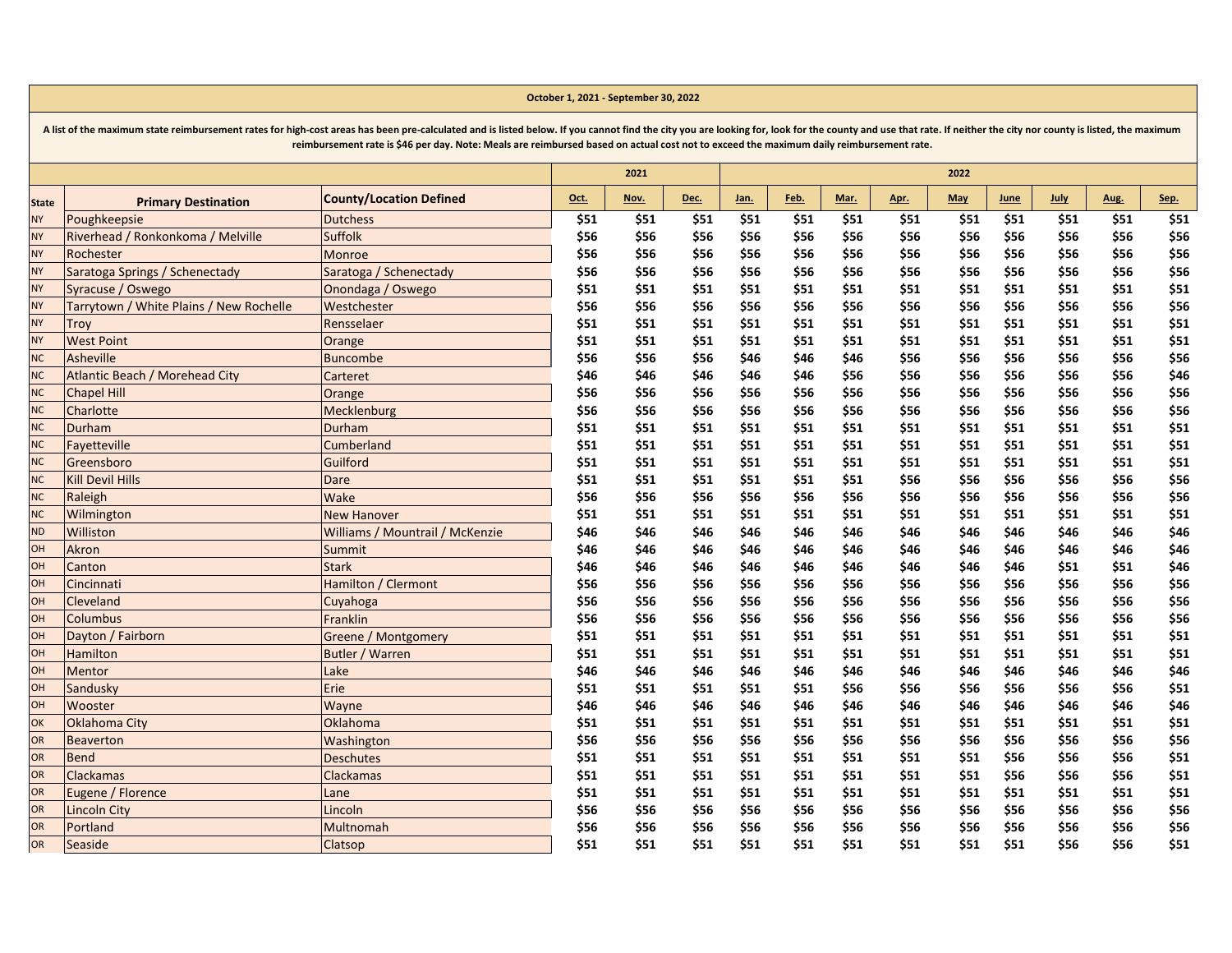|           |                                     | reimbursement rate is \$46 per day. Note: Meals are reimbursed based on actual cost not to exceed the maximum daily reimbursement rate. |      |      |      |      |      |      |      |            |             |             |      |      |
|-----------|-------------------------------------|-----------------------------------------------------------------------------------------------------------------------------------------|------|------|------|------|------|------|------|------------|-------------|-------------|------|------|
|           |                                     |                                                                                                                                         |      | 2021 |      |      |      |      |      | 2022       |             |             |      |      |
| State     | <b>Primary Destination</b>          | <b>County/Location Defined</b>                                                                                                          | Oct. | Nov. | Dec. | Jan. | Feb. | Mar. | Apr. | <b>May</b> | <b>June</b> | <b>July</b> | Aug. | Sep. |
| PA        | Allentown / Easton / Bethlehem      | Lehigh / Northampton                                                                                                                    | \$51 | \$51 | \$51 | \$51 | \$51 | \$51 | \$51 | \$51       | \$51        | \$51        | \$51 | \$51 |
| PA        | <b>Bucks</b>                        | <b>Bucks</b>                                                                                                                            | \$51 | \$51 | \$51 | \$51 | \$51 | \$51 | \$51 | \$51       | \$56        | \$56        | \$51 | \$51 |
| PA        | Chester / Radnor / Essington        | Delaware                                                                                                                                | \$56 | \$56 | \$56 | \$56 | \$56 | \$56 | \$56 | \$56       | \$56        | \$56        | \$56 | \$56 |
| PA        | Erie                                | Erie                                                                                                                                    | \$46 | \$46 | \$46 | \$46 | \$46 | \$46 | \$46 | \$46       | \$46        | \$46        | \$46 | \$46 |
| PA        | Gettysburg                          | <b>Adams</b>                                                                                                                            | \$51 | \$46 | \$46 | \$46 | \$46 | \$46 | \$51 | \$51       | \$51        | \$51        | \$51 | \$51 |
| PA        | <b>Harrisburg</b>                   | Dauphin County excluding Hershey                                                                                                        | \$56 | \$56 | \$56 | \$56 | \$56 | \$56 | \$56 | \$56       | \$56        | \$56        | \$56 | \$56 |
| PA        | Hershey                             | Hershey                                                                                                                                 | \$56 | \$56 | \$56 | \$56 | \$56 | \$56 | \$56 | \$56       | \$56        | \$56        | \$56 | \$56 |
| PA        | Lancaster                           | Lancaster                                                                                                                               | \$51 | \$51 | \$51 | \$51 | \$51 | \$51 | \$51 | \$51       | \$51        | \$51        | \$51 | \$51 |
| PA        | Malvern / Frazer / Berwyn           | Chester                                                                                                                                 | \$56 | \$56 | \$56 | \$56 | \$56 | \$56 | \$56 | \$56       | \$56        | \$56        | \$56 | \$56 |
| PA        | Montgomery                          | Montgomery                                                                                                                              | \$56 | \$56 | \$56 | \$56 | \$56 | \$56 | \$56 | \$56       | \$56        | \$56        | \$56 | \$56 |
| PA        | Philadelphia                        | Philadelphia                                                                                                                            | \$56 | \$56 | \$56 | \$56 | \$56 | \$56 | \$56 | \$56       | \$56        | \$56        | \$56 | \$56 |
| PA        | Pittsburgh                          | Allegheny                                                                                                                               | \$56 | \$56 | \$56 | \$56 | \$56 | \$56 | \$56 | \$56       | \$56        | \$56        | \$56 | \$56 |
| PA        | Reading                             | <b>Berks</b>                                                                                                                            | \$56 | \$56 | \$56 | \$56 | \$56 | \$56 | \$56 | \$56       | \$56        | \$56        | \$56 | \$56 |
| PA        | <b>State College</b>                | Centre                                                                                                                                  | \$51 | \$51 | \$51 | \$51 | \$51 | \$51 | \$51 | \$51       | \$51        | \$51        | \$51 | \$51 |
| RI        | East Greenwich / Warwick            | Kent                                                                                                                                    | \$51 | \$51 | \$51 | \$51 | \$51 | \$51 | \$51 | \$51       | \$51        | \$51        | \$51 | \$51 |
| RI.       | Jamestown / Middletown / Newport    | Newport                                                                                                                                 | \$56 | \$56 | \$56 | \$56 | \$56 | \$56 | \$56 | \$56       | \$56        | \$56        | \$56 | \$56 |
| RI        | Providence / Bristol                | Providence / Bristol                                                                                                                    | \$56 | \$56 | \$56 | \$56 | \$56 | \$56 | \$56 | \$56       | \$56        | \$56        | \$56 | \$56 |
| <b>SC</b> | Charleston                          | Charleston / Berkeley / Dorchester                                                                                                      | \$56 | \$56 | \$56 | \$56 | \$56 | \$56 | \$56 | \$56       | \$56        | \$56        | \$56 | \$56 |
| <b>SC</b> | Columbia                            | Richland / Lexington                                                                                                                    | \$51 | \$51 | \$51 | \$51 | \$51 | \$51 | \$51 | \$51       | \$51        | \$51        | \$51 | \$51 |
| SC        | <b>Hilton Head</b>                  | <b>Beaufort</b>                                                                                                                         | \$56 | \$56 | \$56 | \$56 | \$56 | \$56 | \$56 | \$56       | \$56        | \$56        | \$56 | \$56 |
| SC        | <b>Myrtle Beach</b>                 | Horry                                                                                                                                   | \$51 | \$51 | \$51 | \$51 | \$51 | \$51 | \$56 | \$56       | \$56        | \$56        | \$56 | \$51 |
| SD        | Deadwood / Spearfish                | Lawrence                                                                                                                                | \$51 | \$51 | \$51 | \$51 | \$51 | \$51 | \$51 | \$51       | \$56        | \$56        | \$56 | \$56 |
| SD        | <b>Hot Springs</b>                  | Fall River / Custer                                                                                                                     | \$46 | \$46 | \$46 | \$46 | \$46 | \$46 | \$46 | \$46       | \$56        | \$56        | \$56 | \$56 |
| SD        | <b>Rapid City</b>                   | Pennington                                                                                                                              | \$46 | \$46 | \$46 | \$46 | \$46 | \$46 | \$46 | \$46       | \$56        | \$56        | \$56 | \$46 |
| TN        | Brentwood / Franklin                | Williamson                                                                                                                              | \$56 | \$56 | \$56 | \$56 | \$56 | \$56 | \$56 | \$56       | \$56        | \$56        | \$56 | \$56 |
| <b>TN</b> | Chattanooga                         | Hamilton                                                                                                                                | \$51 | \$51 | \$51 | \$51 | \$51 | \$51 | \$51 | \$51       | \$51        | \$51        | \$51 | \$51 |
| TN        | Knoxville                           | <b>Knox</b>                                                                                                                             | \$51 | \$51 | \$51 | \$51 | \$51 | \$51 | \$51 | \$51       | \$51        | \$51        | \$51 | \$51 |
| TN        | <b>Memphis</b>                      | Shelby                                                                                                                                  | \$56 | \$56 | \$56 | \$56 | \$56 | \$56 | \$56 | \$56       | \$56        | \$56        | \$56 | \$56 |
| <b>TN</b> | <b>Nashville</b>                    | Davidson                                                                                                                                | \$56 | \$56 | \$56 | \$56 | \$56 | \$56 | \$56 | \$56       | \$56        | \$56        | \$56 | \$56 |
| <b>TX</b> | Arlington / Fort Worth / Grapevine  | Tarrant County / City of Grapevine                                                                                                      | \$56 | \$56 | \$56 | \$56 | \$56 | \$56 | \$56 | \$56       | \$56        | \$56        | \$56 | \$56 |
| <b>TX</b> | Austin                              | <b>Travis</b>                                                                                                                           | \$56 | \$56 | \$56 | \$56 | \$56 | \$56 | \$56 | \$56       | \$56        | \$56        | \$56 | \$56 |
| <b>TX</b> | <b>Big Spring</b>                   | <b>Howard</b>                                                                                                                           | \$56 | \$56 | \$56 | \$56 | \$56 | \$56 | \$56 | \$56       | \$56        | \$56        | \$56 | \$56 |
| <b>TX</b> | Corpus Christi                      | <b>Nueces</b>                                                                                                                           | \$51 | \$51 | \$51 | \$51 | \$51 | \$51 | \$51 | \$51       | \$51        | \$51        | \$51 | \$51 |
| <b>TX</b> | <b>Dallas</b>                       | <b>Dallas</b>                                                                                                                           | \$56 | \$56 | \$56 | \$56 | \$56 | \$56 | \$56 | \$56       | \$56        | \$56        | \$56 | \$56 |
| <b>TX</b> | <b>El Paso</b>                      | El Paso                                                                                                                                 | \$46 | \$46 | \$46 | \$46 | \$46 | \$46 | \$46 | \$46       | \$46        | \$46        | \$46 | \$46 |
| <b>TX</b> | Galveston                           | Galveston                                                                                                                               | \$46 | \$46 | \$46 | \$46 | \$46 | \$46 | \$46 | \$46       | \$56        | \$56        | \$46 | \$46 |
| <b>TX</b> | Houston (L.B. Johnson Space Center) | Montgomery / Fort Bend / Harris                                                                                                         | \$56 | \$56 | \$56 | \$56 | \$56 | \$56 | \$56 | \$56       | \$56        | \$56        | \$56 | \$56 |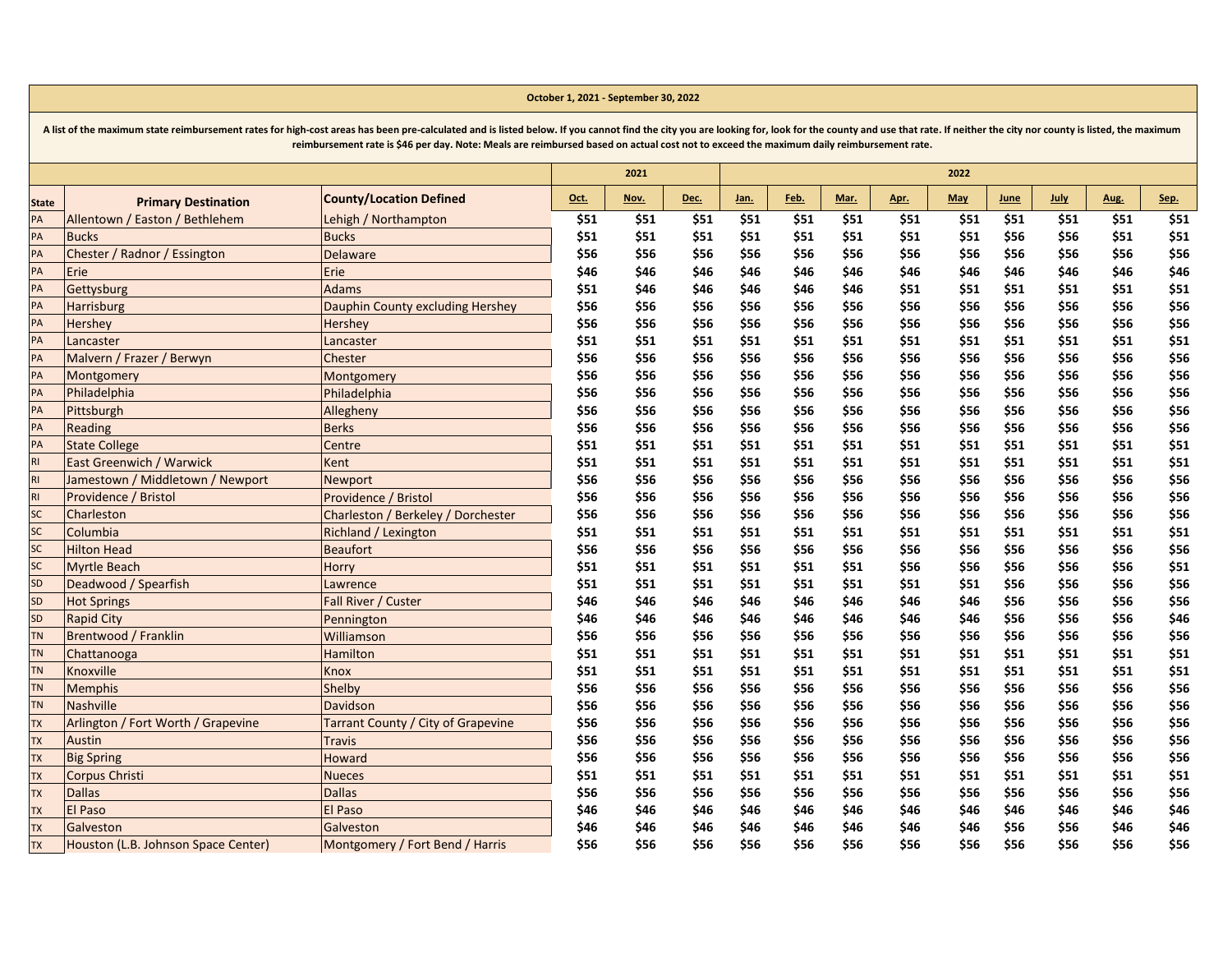|                          |                              |                                           |      | 2021 |      |      |      |      |      | 2022       |      |      |      |      |
|--------------------------|------------------------------|-------------------------------------------|------|------|------|------|------|------|------|------------|------|------|------|------|
| <b>State</b>             | <b>Primary Destination</b>   | <b>County/Location Defined</b>            | Oct. | Nov. | Dec. | Jan. | Feb. | Mar. | Apr. | <b>May</b> | June | July | Aug. | Sep. |
| <b>TX</b>                | Midland / Odessa             | Midland / Andrews / Ector / Martin        | \$56 | \$56 | \$56 | \$56 | \$56 | \$56 | \$56 | \$56       | \$56 | \$56 | \$56 | \$56 |
| <b>TX</b>                | Pecos                        | <b>Reeves</b>                             | \$56 | \$56 | \$56 | \$56 | \$56 | \$56 | \$56 | \$56       | \$56 | \$56 | \$56 | \$56 |
| $\overline{\mathsf{L}}$  | Plano                        | Collin                                    | \$56 | \$56 | \$56 | \$56 | \$56 | \$56 | \$56 | \$56       | \$56 | \$56 | \$56 | \$56 |
| <b>TX</b>                | <b>Round Rock</b>            | Williamson                                | \$51 | \$51 | \$51 | \$51 | \$51 | \$51 | \$51 | \$51       | \$51 | \$51 | \$51 | \$51 |
| TX                       | San Antonio                  | <b>Bexar</b>                              | \$56 | \$56 | \$56 | \$56 | \$56 | \$56 | \$56 | \$56       | \$56 | \$56 | \$56 | \$56 |
| <b>TX</b>                | South Padre Island           | Cameron                                   | \$46 | \$46 | \$46 | \$46 | \$46 | \$46 | \$46 | \$46       | \$46 | \$46 | \$46 | \$46 |
| <b>TX</b>                | Waco                         | McLennan                                  | \$51 | \$51 | \$51 | \$51 | \$51 | \$56 | \$56 | \$51       | \$51 | \$51 | \$51 | \$51 |
| UT                       | Moab                         | Grand                                     | \$56 | \$51 | \$51 | \$51 | \$51 | \$56 | \$56 | \$56       | \$56 | \$56 | \$56 | \$56 |
| UT                       | <b>Park City</b>             | Summit                                    | \$56 | \$56 | \$56 | \$56 | \$56 | \$56 | \$56 | \$56       | \$56 | \$56 | \$56 | \$56 |
| UT                       | Provo                        | Utah                                      | \$46 | \$46 | \$46 | \$46 | \$46 | \$46 | \$46 | \$46       | \$46 | \$46 | \$46 | \$46 |
| UT                       | <b>Salt Lake City</b>        | Salt Lake / Tooele                        | \$56 | \$56 | \$56 | \$56 | \$56 | \$56 | \$56 | \$56       | \$56 | \$56 | \$56 | \$56 |
| VT                       | <b>Burlington</b>            | Chittenden                                | \$56 | \$56 | \$56 | \$56 | \$56 | \$56 | \$56 | \$56       | \$56 | \$56 | \$56 | \$56 |
| $\overline{\mathsf{VT}}$ | Manchester                   | Bennington                                | \$56 | \$56 | \$56 | \$56 | \$56 | \$56 | \$56 | \$56       | \$56 | \$56 | \$56 | \$56 |
| VT                       | Montpelier                   | Washington                                | \$56 | \$56 | \$56 | \$56 | \$56 | \$56 | \$56 | \$56       | \$56 | \$56 | \$56 | \$56 |
| VT                       | Stowe                        | Lamoille                                  | \$56 | \$56 | \$56 | \$56 | \$56 | \$56 | \$56 | \$56       | \$56 | \$56 | \$56 | \$56 |
| VT                       | <b>White River Junction</b>  | Windsor                                   | \$51 | \$46 | \$46 | \$46 | \$46 | \$46 | \$46 | \$46       | \$51 | \$51 | \$51 | \$51 |
| VA                       | <b>Blacksburg</b>            | Montgomery                                | \$56 | \$46 | \$46 | \$46 | \$46 | \$46 | \$46 | \$46       | \$46 | \$56 | \$56 | \$56 |
| VA                       | Charlottesville              | City of Charlottesville / Albemarle       | \$56 | \$56 | \$56 | \$56 | \$56 | \$56 | \$56 | \$56       | \$56 | \$56 | \$56 | \$56 |
|                          |                              | Washington DC (also the cities of         |      |      |      |      |      |      |      |            |      |      |      |      |
|                          |                              | Alexandria, Falls Church and Fairfax, and |      |      |      |      |      |      |      |            |      |      |      |      |
|                          |                              | the counties of Arlington and Fairfax, in |      |      |      |      |      |      |      |            |      |      |      |      |
|                          |                              | Virginia; and the counties of             |      |      |      |      |      |      |      |            |      |      |      |      |
|                          |                              | Montgomery and Prince George's in         |      |      |      |      |      |      |      |            |      |      |      |      |
| <b>VA</b>                | <b>District of Columbia</b>  | Maryland)                                 | \$56 | \$56 | \$56 | \$56 | \$56 | \$56 | \$56 | \$56       | \$56 | \$56 | \$56 | \$56 |
| VA                       | Loudoun                      | Loudoun                                   | \$56 | \$56 | \$56 | \$56 | \$56 | \$56 | \$56 | \$56       | \$56 | \$56 | \$56 | \$56 |
| VA                       | Lynchburg                    | Campbell / Lynchburg City                 | \$51 | \$51 | \$51 | \$51 | \$51 | \$51 | \$51 | \$51       | \$51 | \$51 | \$51 | \$51 |
| VA                       | Richmond                     | <b>City of Richmond</b>                   | \$56 | \$56 | \$56 | \$56 | \$56 | \$56 | \$56 | \$56       | \$56 | \$56 | \$56 | \$56 |
| VA                       | Roanoke                      | <b>City limits of Roanoke</b>             | \$56 | \$56 | \$56 | \$56 | \$56 | \$56 | \$56 | \$56       | \$56 | \$56 | \$56 | \$56 |
| VA                       | Virginia Beach               | City of Virginia Beach                    | \$51 | \$51 | \$51 | \$51 | \$51 | \$51 | \$51 | \$51       | \$56 | \$56 | \$56 | \$51 |
| VA                       | <b>Wallops Island</b>        | <b>Accomack</b>                           | \$51 | \$51 | \$51 | \$51 | \$51 | \$51 | \$51 | \$51       | \$51 | \$56 | \$56 | \$51 |
|                          |                              | James City / York Counties / City of      |      |      |      |      |      |      |      |            |      |      |      |      |
| VA                       | Williamsburg / York          | Williamsburg                              | \$51 | \$51 | \$51 | \$46 | \$46 | \$46 | \$56 | \$56       | \$56 | \$56 | \$56 | \$51 |
| <b>WA</b>                | Everett / Lynnwood           | Snohomish                                 | \$56 | \$56 | \$56 | \$56 | \$56 | \$56 | \$56 | \$56       | \$56 | \$56 | \$56 | \$56 |
| <b>WA</b>                | <b>Ocean Shores</b>          | <b>Grays Harbor</b>                       | \$56 | \$56 | \$56 | \$56 | \$56 | \$56 | \$56 | \$56       | \$56 | \$56 | \$56 | \$56 |
| <b>WA</b>                | Olympia / Tumwater           | Thurston                                  | \$56 | \$56 | \$56 | \$56 | \$56 | \$56 | \$56 | \$56       | \$56 | \$56 | \$56 | \$56 |
| <b>WA</b>                | Port Angeles / Port Townsend | Clallam / Jefferson                       | \$51 | \$51 | \$51 | \$51 | \$51 | \$51 | \$51 | \$51       | \$51 | \$56 | \$56 | \$51 |
| <b>WA</b>                | <b>Richland / Pasco</b>      | Benton / Franklin                         | \$51 | \$51 | \$51 | \$51 | \$51 | \$51 | \$51 | \$51       | \$51 | \$51 | \$51 | \$51 |